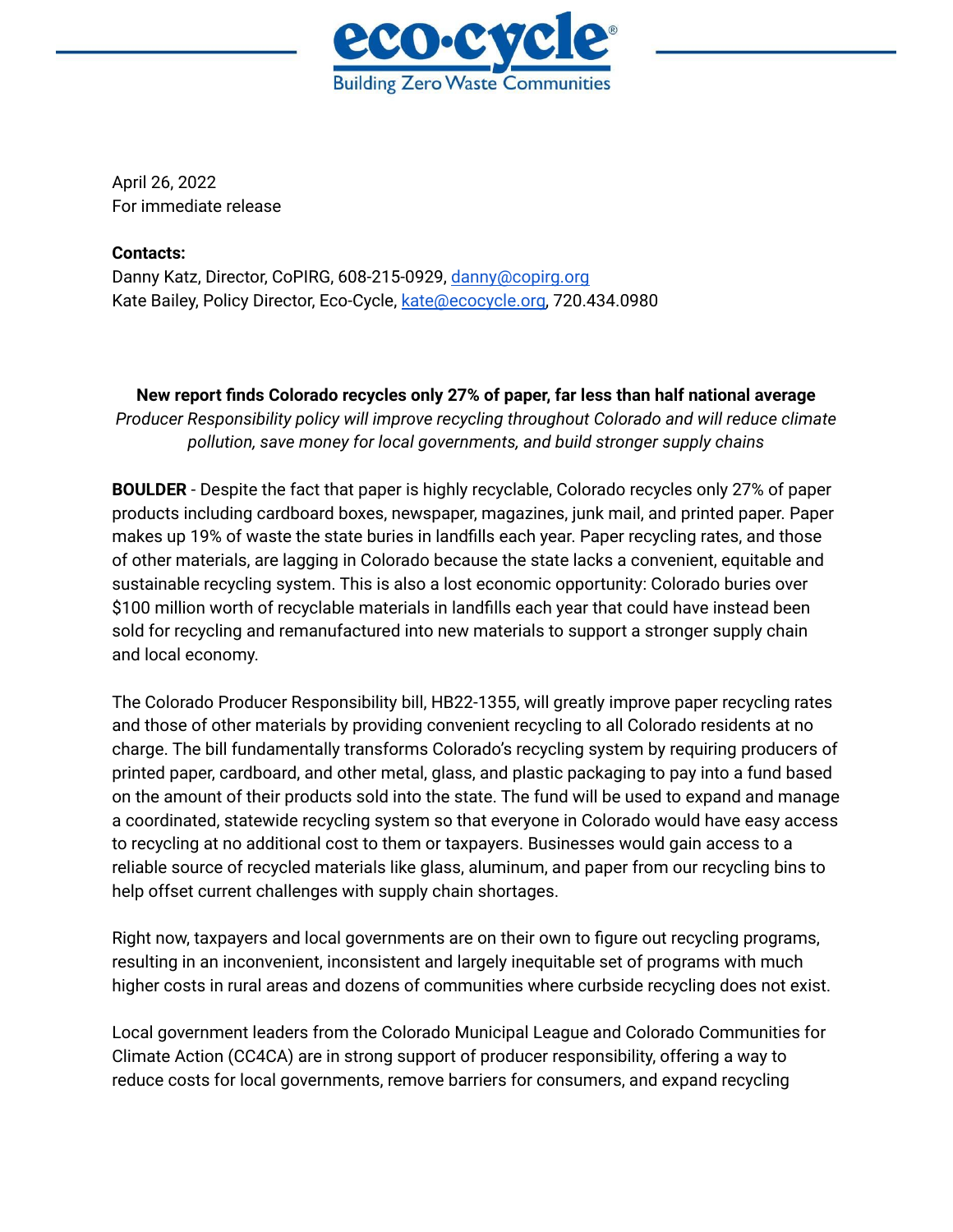

services and access for everyone. Over 20 local governments testified in support of HB22-1355 during the first committee hearing,

"Increased recycling of paper and other materials will significantly reduce climate pollution, save money for local governments, create more resilient local supply chains, and reduce waste to landfills, " says State Representative Lisa Cutter, the bill sponsor.

The new report focuses on paper recycling as one example of how Colorado lags behind on recycling and how HB22-1355 will increase recycling for all materials. HB22-1355 is based on successful producer responsibility programs across Canada and Europe that have resulted in recycling rates of 70-80%.

## **Key findings in the report:**

- Colorado's recycling rate for paper is only 27%, far less than half the national average of 68%.
- The recycling rate for printed paper, not including cardboard, is only 11%.
- Paper is over 19% of the waste sent to landfills in Colorado.
- Colorado landfilled over 1.1 million tons of cardboard and paper in 2020 nearly three times more than it recycled.
- Producer Responsibility policies are proven to increase recycling rates. For example, in Ireland, after enacting a Producer Responsibility program, recycling rates for paper and packaging jumped from 19% in 2000 to 65% in 2017.
- HB1355 will fund convenient, equitable recycling programs across Colorado to increase recycling of paper, glass, metal, cardboard, and plastics.
- Recent investments in paper recycling have focused on manufacturing infrastructure and not the collection systems needed to improve recycling in Colorado. None of those manufacturing investments have been made in Colorado.

Better paper recycling is just one example of how HB1355 will benefit Colorado. There are tremendous benefits for recycling more aluminum, cardboard, plastics, and glass. For example, a recent report from Ball [Corporation](https://thesocialpresskit.com/recycling-cans-is-good-business) found increased recycling for aluminum cans in Colorado will add 2,000 jobs and shows increasing Colorado's recycling rate of aluminum cans from 14% to 90% would generate an additional \$31.9 million for the state through material sales; add 2,000 jobs in collection, sorting and reprocessing; and reduce greenhouse gas emissions by 231,600 metric tons  $-$  the equivalent of taking 50,000 cars off the road  $-$  each year.

"Colorado deserves a best in class recycling system that we know works. Amid historic supply chain disruptions, rampant climate change, and plastic pollution, there has never been a better time to transform Colorado's recycling system to become the foundation of our circular economy for the future," said Kate Bailey, Eco-Cycle Policy Director.